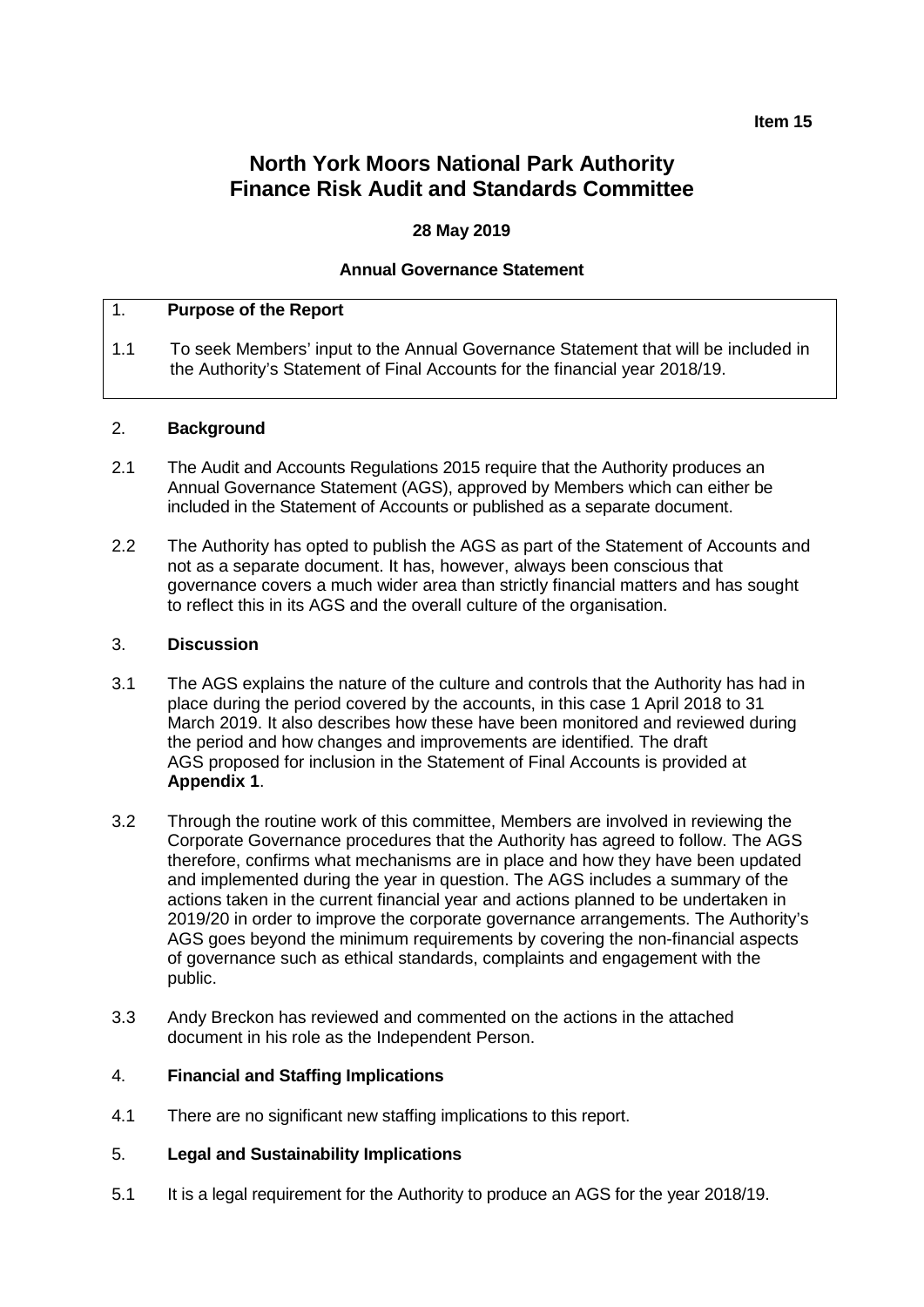## 6. **Recommendation**

6.1 That Members review the Draft Annual Governance Statement attached at **Appendix 1** and make any suggestions for amendment to be incorporated into the accounts for approval in July.

Contact Officers: Pete Williams, Head of Finance Ian Nicholls Head of Corporate Services

01439 772700

## **Background documents to this report File Ref.**

- 1. CIPFA/SOLACE Delivering Good Governance in Local Government Framework & Guidance Note for English Authorities 2016
- 2. CIPFA The Role of the Chief Financial Officer 2016<br>3. National Audit Office Guidance on AGS
- 3. National Audit Office Guidance on AGS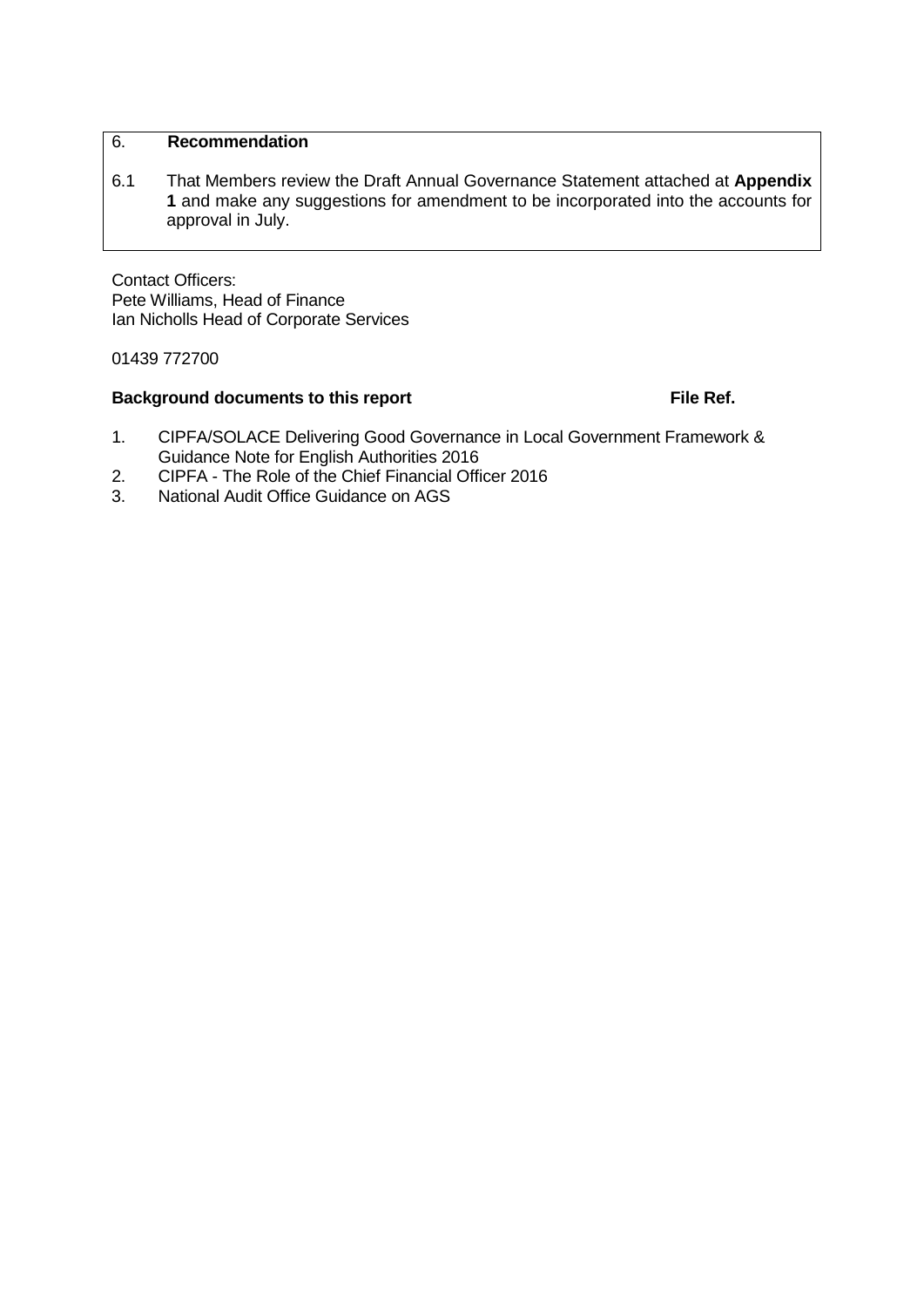# **Annual Governance Statement**

## 1. **Scope of Responsibility**

- 1.1 The North York Moors National Park Authority ('the Authority') is responsible for ensuring that its business is conducted in accordance with the law and proper standards, and that public money is safeguarded and properly accounted for, and used economically, efficiently and effectively. The Authority also has a duty under the Local Government Act 1999 to make arrangements to secure continuous improvement in the way in which its functions are exercised, having regard to a combination of economy, efficiency and effectiveness. In discharging this overall responsibility, the Authority is responsible for putting in place proper arrangements for the governance of its affairs and facilitating the effective exercise of its functions which includes arrangements for the management of risk.
- 1.2 The Authority has adopted an Ethical Framework, which is consistent with the principles of the CIPFA/SOLACE Framework Delivering Good Governance in Local Government and forms part of the overall governance framework in operation by the Authority. A copy of the Authority's Values Statement and Ethical Framework is available on our website [http://www.northyorkmoors.org.uk](http://www.northyorkmoors.org.uk/) in the publications section or can be obtained from; Head of Corporate Services, North York Moors National Park Authority, The Old Vicarage, Bondgate, Helmsley, YO62 5BP. This statement explains how the Authority has complied with the code and also meets the requirements of the Accounts and Audit Regulations 2015.

## 2. **The Purpose of the Governance Framework**

- 2.1 The governance framework comprises the values, systems and processes for the direction and control of the Authority and its activities through which it accounts to, engages with and leads the community. It enables the Authority to monitor the achievement of its strategic objectives and to consider whether those objectives have led to the delivery of appropriate, cost-effective services in pursuit of National Park purposes.
- 2.2 The system of internal control is a significant part of that framework and is designed to manage risk to a reasonable level. It cannot eliminate all risk of failure to achieve objectives and can therefore only provide reasonable and not absolute assurance of effectiveness. The system of internal control is based on a process designed to identify and prioritise the risks to the achievement of the Authority's objectives, to evaluate the likelihood of those risks occurring and the impact should they occur, and to manage them efficiently effectively and economically.
- 2.3 The governance framework has been in place for the year ended 31 March 2019 and up to the date of approval of the annual report and statement of accounts.

## 3. **The Governance Framework**

## 3.1 **Accountability**

National Park Authorities are independent, special purpose bodies working within the framework of local government. Their unique governance arrangements combine elements of accountability to central government (via DEFRA and DCLG) and to local communities reflecting the needs of national and local customers. Local accountability is achieved via the appointment of elected Members by local government and other mechanisms.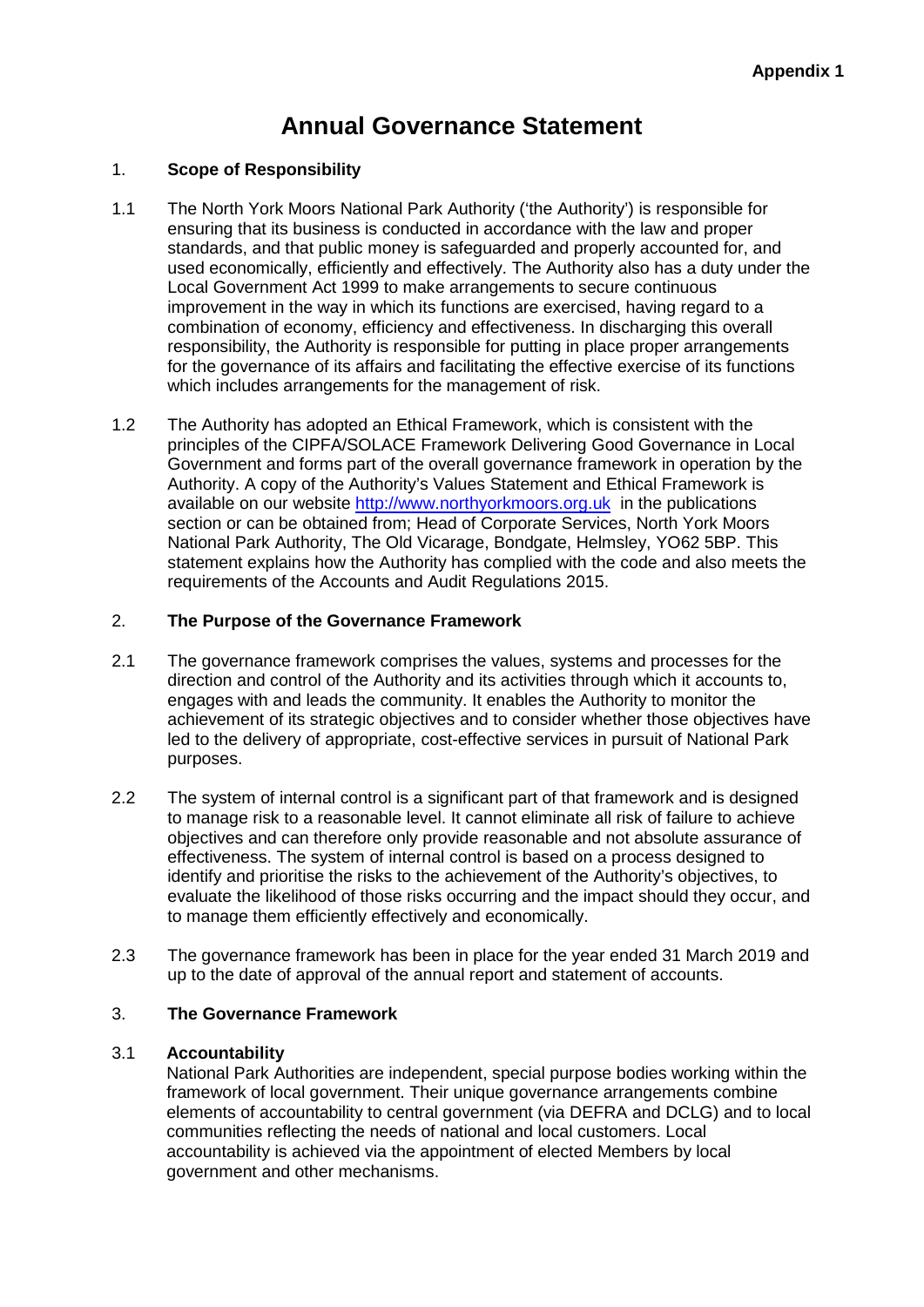- 3.2 The other mechanisms are varied involving the statutory appointment of Parish Councillors elected by the Parish Forums to the Authority and a wide variety of voluntary actions. The Authority makes great effort to ensure that voluntary actions are as open, inclusive and transparent as possible. They include the following;
	- Customer Service Excellence success has continued with the Authority being fully compliant with all 57 elements of the Standard and 'Compliance Plus' (best practice) in 10 of these. The latest assessment took place in May 2018 and this level of performance was maintained. The 2019 assessment will take place on 30 May.
	- The arrangement of regular Parish Forums which are attended by Members, the Chief Executive and Directors this is supplemented by an annual Joint Parish Forum. Members of the public can ask questions without giving notice at these events.
	- The Authority has two other Forums (Awareness, recreation & Business and Conservation & Land Management); membership is drawn from a wide range of interested parties as well as Authority Members to discuss topical issues in relation to Awareness, Recreation and Business and Conservation and Land Management
	- Representatives of groups of users otherwise under-represented as Members (young people, disabled people, BME groups and volunteers) address the Authority meeting directly. There is a quarterly Disability Advisory Group in which Officers work jointly with representatives of a variety of disability groups.
	- Periodic surveys of satisfaction with Authority Services are undertaken plus quadrennial Park wide surveys of residents' views.
	- The Scheme of Delegation allows members of the public and representatives of the parish to address the Planning committee. Full Authority meetings and Finance, Risk, Audit & Standards committee meetings are open to the public and there is the opportunity for the public to ask questions at the former.
	- Wide and effective consultation mechanisms using a number of different communication channels, for example, face to face consultation, the use of social media, on-line and paper based consultation. Feedback on the outcome of consultation is also shared in a similar variety of formats.
	- User groups such as the regular Primary Land Users Group, Disability Advisory Group and officer attendance sectoral groups and at Parish Council meetings.
	- Standards are reviewed in consultation with the Independent Person on an annual basis.
	- Feedback to the Authority can take place in person, by phone, letter, e-mail or using a variety of social media.
- 3.3 The Authority regularly monitors Complaints and Compliments and reports these to the Finance, Risk, Audit and Standards Committee (FRASC) which also considers any reports from the Local Government Ombudsman. Processes are also in place to deal with complaints against Members via the Authority's Finance, Risk, Audit and Standards Committee, which has an independent person to advise it.
- 3.4 In 2018/2019, the Authority received 18 complaints, 7 were justified or partially justified. In the same time period the Authority also received 76 compliments. Details of all these are reported quarterly to Members. During the year the Local Government Ombudsman reported on 2 complaints.
	- *Complaint Ref: 17007580 -* Report issued: upheld; maladministration and injustice (note: complaint began in 2017 but concluded in 2018).
	- *Complaint Ref: 18001118* Report issues: not upheld.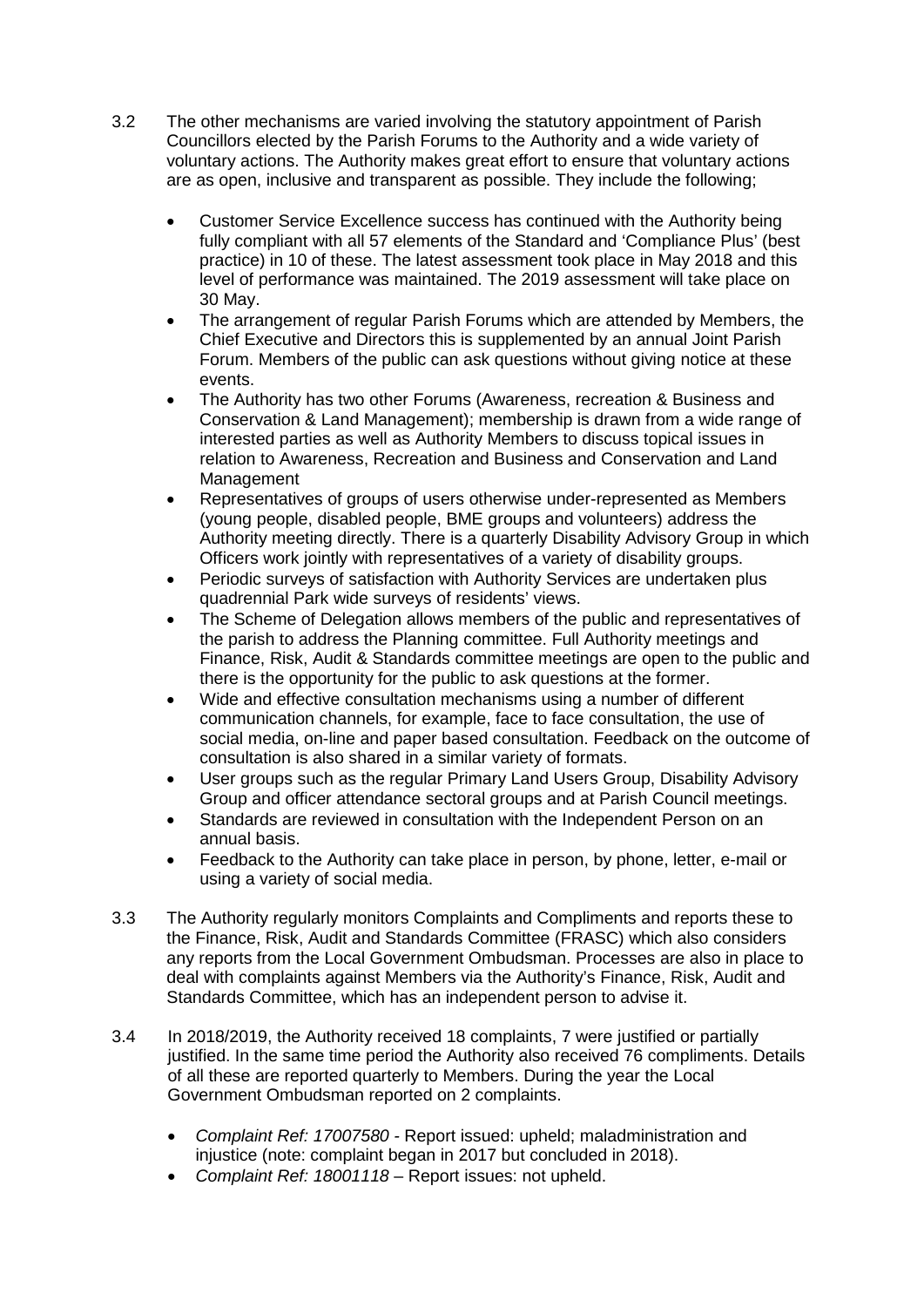- 3.5 There was one formal Member complaint in 2018/19 (included in the 18 complaints referenced in paragraph 3.4). In accordance with the Member Complaints procedure, the Deputy Monitoring Officer carried out an initial assessment of the allegations to determine whether or not they merited a formal investigation. The assessment was that no breach of the Code of Conduct or other applicable rules had occurred, that no parts of the complaint merited formal investigation, and that no further action was necessary.
- 3.6 The Authority's governance framework seeks to ensure that the principles of good governance are embedded into all aspects of its work. This has been achieved by the adoption of the Ethical Framework which aims to embed the Authority's core values into the day to day operations of the Authority. Both the Ethical Framework and Staff Code of Conduct were updated in 2015 with reviews planned in 2020/21.
- 3.7 The Authority's objectives are defined and established by the National Park Management Plan. The Management Plan review was approved in December 2016 following engagement with partners and stakeholders. Progress against the overall long term objectives of the Management Plan can be identified via regular reporting against a broad range of targets and strategic indicators.
- 3.8 The Business Plan (2017-2020) includes forecasts of income and expenditure over the medium term, allocating indicative resources to the objectives based upon the best available information. This forms the basis of the Medium Term Financial Strategy and assists in identifying any potential financial risks. This is reviewed annually as part of the budget setting process and ensures that resources and objectives are appropriately aligned.
- 3.9 The Authority is currently working on a draft Local Plan. This is supported by a Working Group of 11 Members which met twice in 2018/19. Following initial consultation in September 2016, the Authority carried out three further rounds of consultation on the Authority's draft Local Plan, including a full 'Preferred Options' version of the draft in over an eleven week period from July 2018. Consultation was supported by fifteen drop-in events with a total of 70 individuals or organisations providing views.
- 3.10 The Authority has an established Committee Structure with an associated Scheme of Delegation (revised in 2018) to ensure that decisions are taken in the most appropriate and effective manner. The Scheme of Delegation allows swift and effective policy and decision making by Members and managerial and operational decision making by officers within a framework of accountability to Government and local people.
- 3.11 Compliance with the regulations, procedures and statutory requirements is facilitated by a comprehensive set of appropriate controls. Policies are in place to regulate how the Authority's Members and staff use the resources available to them. Regular internal audits are conducted by external auditors, providing assurance that the procedures are being adhered to. The Authority receives legal advice and Monitoring Officer support as appropriate in all aspects of its work via a contractual arrangement with Scarborough Borough Council. Advice includes detailed input into significant Committee papers, particularly the work of the Authority's Planning Committee. The Whistleblowing Officer role is externalised via this contract to increase objectivity and independence.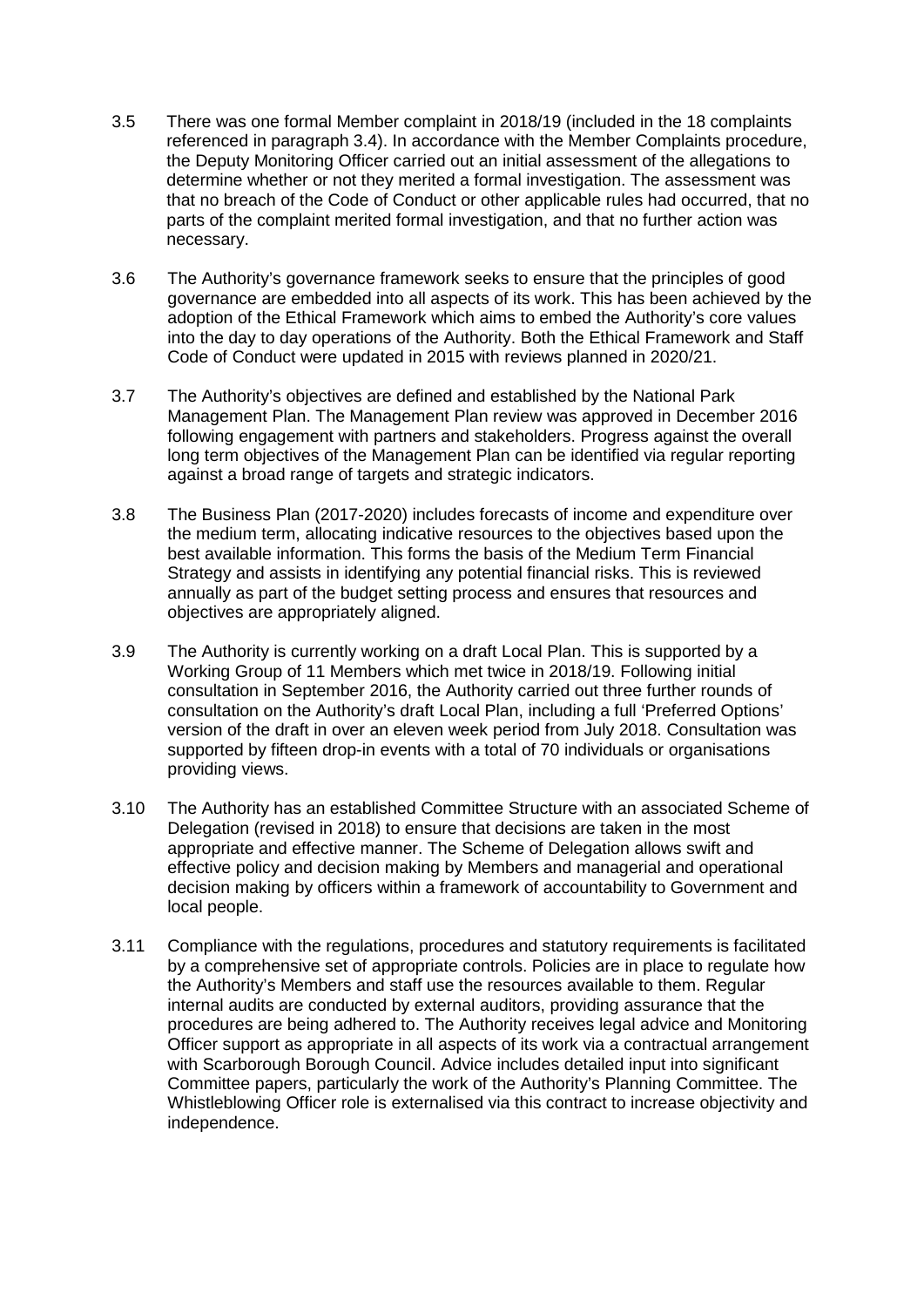3.12 The management of risk within the business is embedded into the activity of the Authority. A risk register is maintained to identify significant operational risks and describe the mitigation measures in place to control them.

Managing the risk management process is the responsibility of the Head of Corporate Services; the Risk register itself is discussed by the Senior Leadership Team and agreed by Members in the spring of each year. Direct responsibility for controlling individual risks is delegated to the officer most closely involved in the operation that would be affected. More strategic risks, and the mitigation measures to control them, are included in the Authority's Business Plan.

- 3.13 The routine financial management of the Authority is described in detail by the Financial Regulations (revised in 2018). The annual budget is approved by the full Authority prior to the commencement of the financial year. The Senior Leadership Team receives reports on expenditure and income against the expected position at their monthly meetings and take appropriate action to address any significant deviation from the plan. The quarterly meetings of the FRASC receive a formal report on the financial position, including a description of any significant virements that have been made. In November of each year, the annual budget is fully reviewed and revised to reflect the anticipated out-turn for the whole year.
- 3.14 The Authority is compliant with the CIPFA Statement on The Role of the Chief Financial Officer (2016) with the exception of two issues which reflect the arrangements in place to provide certain services under contract. The Authority's Chief Financial Officer (s151 Officer) is the Assistant Director of Strategic Resources at North Yorkshire County Council. Her role as one of the three statutory officers and her professional qualifications and experience are consistent with the Statement. The arrangements for the Chief Financial Officer also give the Authority access to services of a specialist nature, such as Treasury Management and Insurance / risk management etc. The Finance function is now delivered under a Collaboration Agreement with North Yorkshire County Council, which provides resilience and opportunities to access more specialist expertise as required.
- 3.15 The Chief Financial Officer has direct access as required to the Chief Executive and Members of the Authority, and contributes to the meetings of the SLT as appropriate. She has line management responsibility for the NYCC staff working on financial matters within the Authority, and works closely with the Authority's CEO/Head of Corporate Services.
- 3.16 Performance Management is conducted via the FRASC which meets every quarter. This committee receives reports on finance, risk management, complaints and compliments and it monitors performance against the Authority's Headline Indicators and Corporate Management performance indicators. The Senior Leadership Team receives progress reports on the headline indicators where the data is collected on a monthly cycle.

## 4. **Review of Effectiveness**

- 4.1 The Authority has responsibility for reviewing the effectiveness of its governance framework including the system of internal control. The review of effectiveness is informed by the work of the senior managers within the Authority who have responsibility for the development of the governance environment, the Head of Internal Audit's annual report, and also by comments made by the external auditors and other review agencies.
- 4.2 This review is used to inform the contents of the Annual Governance Statement which is prepared by the Head of Corporate Services in consultation with the Chief Executive, Monitoring Officer, Chief Financial Officer and key Members.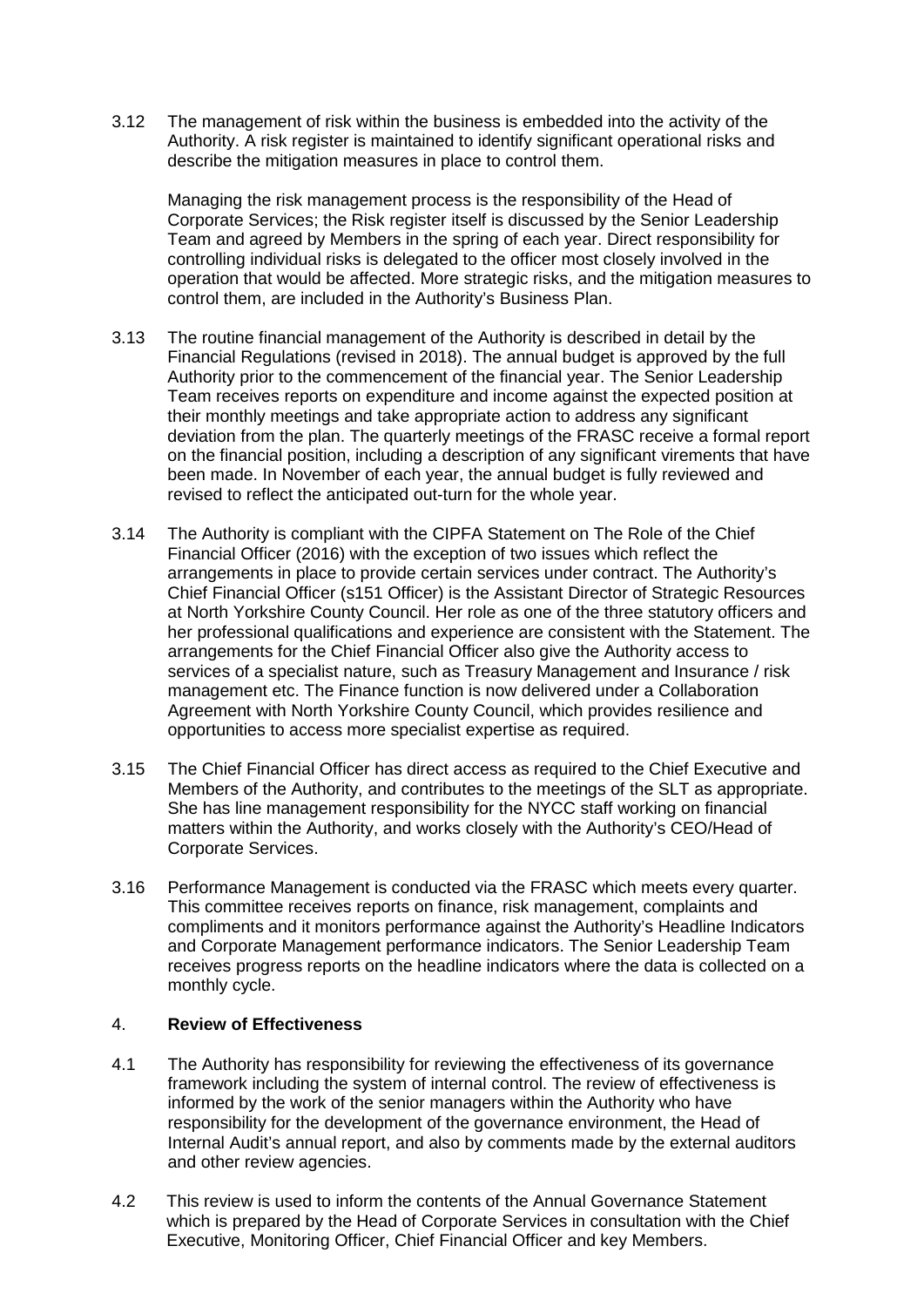- 4.3 The following key areas of work were due to be completed in 2018/19;
	- Completion of the work and associated training in relation to the Finance Regulations, Scheme of Delegation and Standing Orders;
	- Prepare the Authority's systems for the implementation of the General Data Protection Regulations in May and associated training for staff;
	- Ensure that all new staff in particular are familiar with the Officers' Code of Conduct and fully comply with their obligations.
	- Given the continued expansion of the Authority's operations, notably in delivering a variety of externally funded projects, ensure that the resources deployed in key areas are sufficient to support the greater volume of legal and corporate support work
- 4.4 Good progress has been on all of these items during 2018/19. The Finance Regulations, Scheme of Delegation and Standing Orders have been revised and approved; the work required for the implementation of GDPR was completed successfully; reminders and guidance about the Code of Conduct have been given to all staff; and, additional corporate support has been provided to support externally funded projects.

## 5. **Governance Actions**

- 5.1 The following areas have been identified to be addressed in 2019/20;
	- Further publicity for the Staff Code of Conduct:
	- Group training for Members in the light of the report of the Committee on Standards in Public Life, published in January 2019 on Ethical Standards in Local Government;
	- A planned programme of external scrutiny by the Monitoring Officer to ensure that the officers' and Members' codes of conduct are being properly followed
	- Work will be undertaken to procure a revised Legal Services contract to commence on 1 April 2020 to ensure that both continued high quality and good value for money legal support is in place for Members and Officers.
	- Organise the elections for Parish members of the Authority;
	- Pursue the points raised about governance in the National Parks Review consultation, particularly in terms of the timeliness of appointing Secretary of State members;
	- Take advice from the Monitoring Officer about potential clarification of the wording of the members' complaints process;
	- Consider the implications of any recommendations coming from the National Parks Review with reference to governance;
	- Light touch review of our Values in light of significant organisational changes over recent years with this helping to inform revisions to the Codes of Conduct and Ethical Framework in 2020/21.
- 5.2 We propose over the coming year to take steps to address the above matters to further enhance our governance arrangements. We are satisfied that these steps will address the need for improvements that were identified in our review of effectiveness and will monitor their implementation and operation as part of our next annual review.